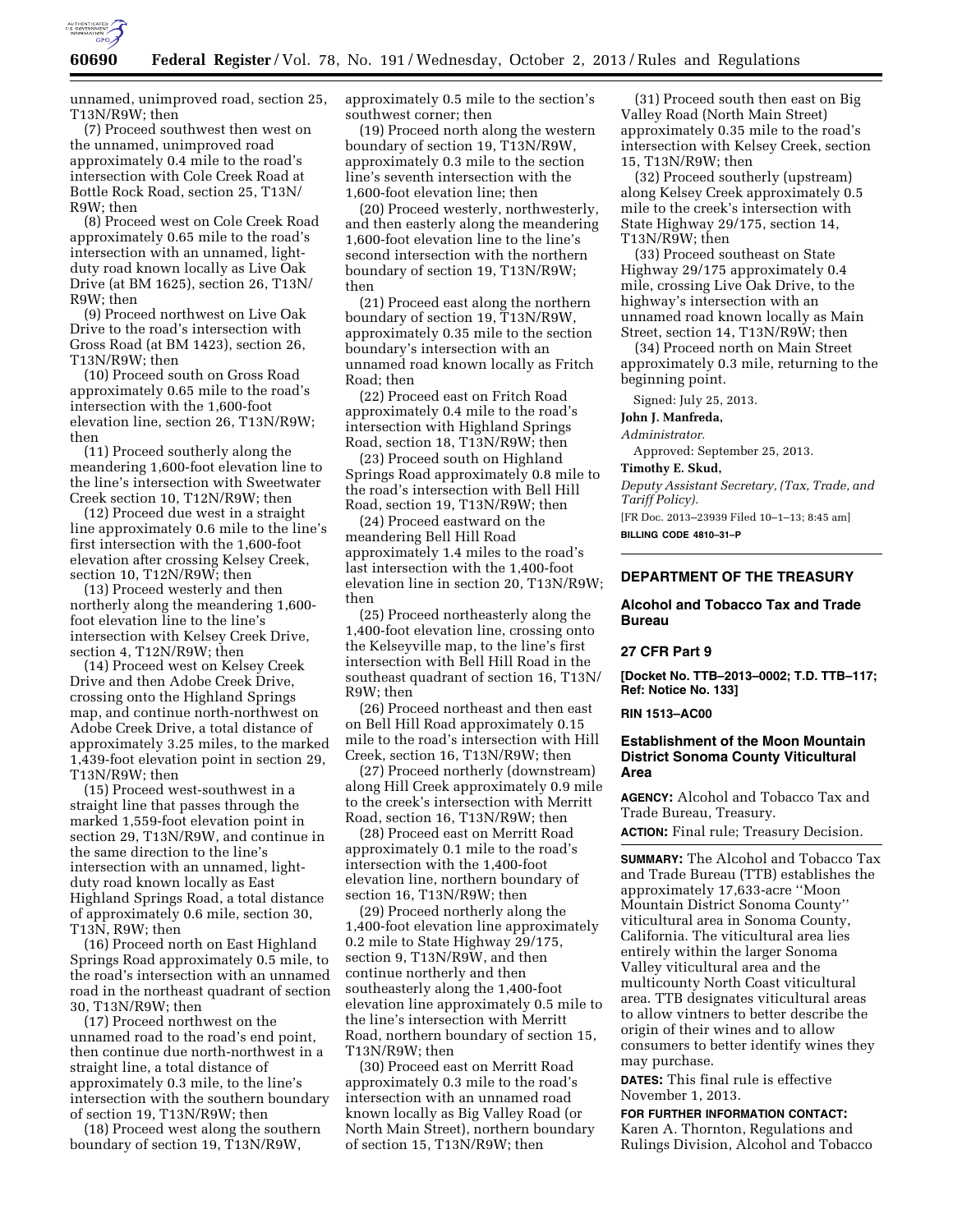Tax and Trade Bureau, 1310 G Street NW., Box 12, Washington, DC 20005; phone 202–453–1039, ext. 175. **SUPPLEMENTARY INFORMATION:** 

#### **Background on Viticultural Areas**

#### *TTB Authority*

Section 105(e) of the Federal Alcohol Administration Act (FAA Act), 27 U.S.C. 205(e), authorizes the Secretary of the Treasury to prescribe regulations for the labeling of wine, distilled spirits, and malt beverages. The FAA Act provides that these regulations should, among other things, prohibit consumer deception and the use of misleading statements on labels, and ensure that labels provide the consumer with adequate information as to the identity and quality of the product. The Alcohol and Tobacco Tax and Trade Bureau (TTB) administers the FAA Act pursuant to section 1111(d) of the Homeland Security Act of 2002, codified at 6 U.S.C. 531(d). The Secretary has delegated various authorities through Treasury Department Order 120–01 (Revised), dated January 21, 2003, to the TTB Administrator to perform the functions and duties in the administration and enforcement of this law.

Part 4 of the TTB regulations (27 CFR part 4) allows the establishment of definitive viticultural areas and the use of their names as appellations of origin on wine labels and in wine advertisements. Part 9 of the TTB regulations (27 CFR part 9) sets forth standards for the preparation and submission of petitions for the establishment or modification of American viticultural areas and lists the approved American viticultural areas.

#### *Definition*

Section 4.25(e)(1)(i) of the TTB regulations (27 CFR 4.25(e)(1)(i)) defines a viticultural area for American wine as a delimited grape-growing region having distinguishing features as described in part 9 of the regulations and a name and a delineated boundary as established in part 9 of the regulations. These designations allow vintners and consumers to attribute a given quality, reputation, or other characteristic of a wine made from grapes grown in an area to its geographic origin. The establishment of viticultural areas allows vintners to describe more accurately the origin of their wines to consumers and helps consumers to identify wines they may purchase. Establishment of a viticultural area is neither an approval nor an endorsement by TTB of the wine produced in that area.

### *Requirements*

Section 4.25(e)(2) of the TTB regulations outlines the procedure for proposing an American viticultural area and provides that any interested party may petition TTB to establish a grapegrowing region as a viticultural area. Section 9.12 of the TTB regulations (27 CFR 9.12) prescribes standards for petitions for the establishment of American viticultural areas. Petitions to establish a viticultural area must include the following:

• Evidence that the area within the proposed viticultural area boundary is nationally or locally known by the viticultural area name specified in the petition;

• An explanation of the basis for defining the boundary of the proposed viticultural area;

• A narrative description of the features of the proposed viticultural area that affect viticulture, such as climate, geology, soils, physical features, and elevation, that make the proposed viticultural area distinctive and distinguish it from adjacent areas outside the proposed viticultural area boundary;

• A copy of the appropriate United States Geological Survey (USGS) map(s) showing the location of the proposed viticultural area, with the boundary of the proposed viticultural area clearly drawn thereon; and

• A detailed narrative description of the proposed viticultural area boundary based on USGS map markings.

### **Moon Mountain District Sonoma County Petition**

TTB received a petition from Patrick L. Shabram on behalf of Christian Borcher, a representative of the vintners and grape growers in the proposed viticultural area, proposing the establishment of the ''Moon Mountain District Sonoma County'' American viticultural area. The proposed viticultural area contains approximately 17,663 acres, of which approximately 1,500 acres are dedicated to commercially producing vineyards. The petition states that there are 40 commercial vineyards and 11 bonded wineries located within the proposed viticultural area. According to the petition, the distinguishing features of the proposed Moon Mountain District Sonoma County viticultural area include its topography, geology, climate, and soils.

TTB notes that the proposed Moon Mountain District Sonoma County viticultural area lies completely within the Sonoma Valley viticultural area (27 CFR 9.29), which, in turn, is entirely

within the larger multicounty North Coast viticultural area (27 CFR 9.30). The proposed viticultural area does not overlap any other existing or proposed viticultural area.

### **Notice of Proposed Rulemaking and Comments Received**

TTB published Notice No. 133 in the **Federal Register** on March 4, 2013 (78 FR 14046), proposing to establish the Moon Mountain District Sonoma County viticultural area. In the notice, TTB summarized the evidence from the petition regarding the name, boundary, and distinguishing features for the proposed viticultural area. The distinguishing features of the proposed viticultural area include topography, geology, climate, and soil. The notice also compared the distinguishing features of the proposed viticultural area to the surrounding areas. For a description of the evidence relating to the name, boundary, and distinguishing features of the proposed viticultural area and a comparison of the distinguishing features of the proposed viticultural area to the surrounding areas, see Notice No. 133.

In Notice No. 133, TTB solicited comments on the accuracy of the name, boundary, climatic, and other required information submitted in support of the petition. In addition, given the proposed viticultural area's location within the existing Sonoma Valley and North Coast viticultural areas, TTB solicited comments on whether the evidence submitted in the petition regarding the distinguishing features of the proposed viticultural area sufficiently differentiates the proposed viticultural area from the two existing viticultural areas. TTB also asked for comments on whether the geographical features of the proposed viticultural area are so distinguishable from the surrounding Sonoma Valley or North Coast viticultural areas that the proposed Moon Mountain District Sonoma County viticultural area should no longer be part of the two existing viticultural areas. The comment period closed on May 3, 2013.

In response to Notice No. 133, TTB received a total of 11 comments, all of which supported the establishment of the Moon Mountain District Sonoma County viticultural area. The commenters included local vintners and vineyard owners, the past president of the Sonoma Valley Vintners Association, and the Sonoma Valley Visitors Bureau. None of the comments addressed the question of whether or not the proposed Moon Mountain District Sonoma County viticultural area is so distinguishable from the Sonoma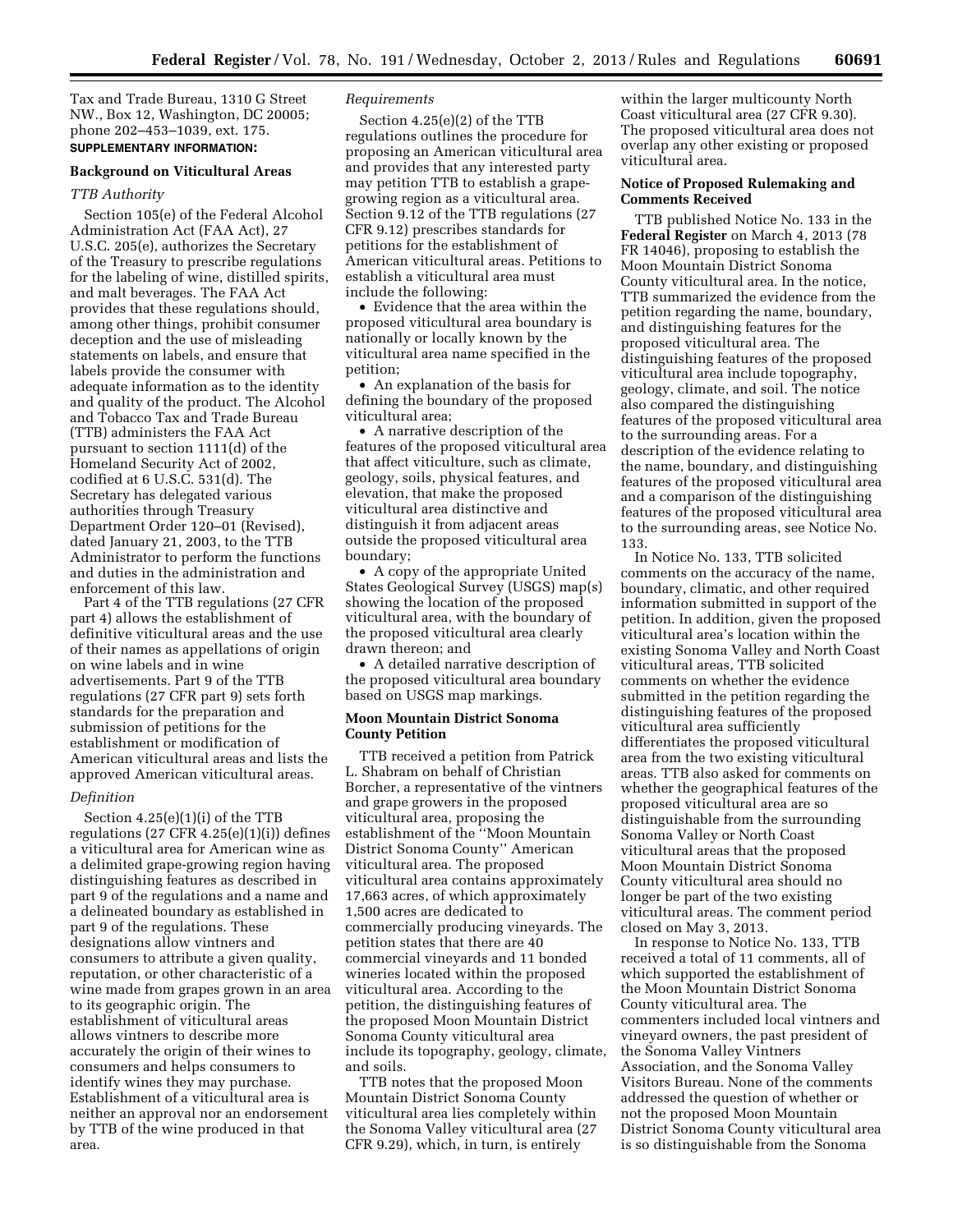Valley and North Coast viticultural areas that it should no longer be part of either existing viticultural area. TTB received no comments in opposition of the Moon Mountain District Sonoma County viticultural area as proposed.

#### **TTB Determination**

After careful review of the petition and the comments received in response to Notice No. 133, TTB finds that the evidence provided by the petitioner supports the establishment of the approximately 17,663-acre Moon Mountain District Sonoma County viticultural area. Accordingly, under the authority of the FAA Act, section 1111(d) of the Homeland Security Act of 2002, and part 4 of the TTB regulations, TTB establishes the ''Moon Mountain District Sonoma County'' viticultural area in Sonoma County, California, effective 30 days from the publication date of this document. TTB also determines that the land within the Moon Mountain District Sonoma County viticultural area will remain part of both the Sonoma Valley and North Coast viticultural areas.

#### **Boundary Description**

See the narrative boundary description of the viticultural area in the regulatory text published at the end of this final rule.

### **Maps**

The petitioner provided the required maps, and they are listed below in the regulatory text.

## **Impact on Current Wine Labels**

Part 4 of the TTB regulations prohibits any label reference on a wine that indicates or implies an origin other than the wine's true place of origin. With the establishment of this viticultural area, its name, ''Moon Mountain District Sonoma County,'' will be recognized as a name of viticultural significance under 27 CFR 4.39(i)(3). The text of the regulation clarifies this point. Once this final rule becomes effective, wine bottlers using the name ''Moon Mountain District Sonoma County'' in a brand name, including a trademark, or in another label reference as to the origin of the wine, will have to ensure that the product is eligible to use the viticultural name as an appellation of origin.

The establishment of the Moon Mountain District Sonoma County viticultural area will not affect any existing viticultural area, and any bottlers using ''Sonoma Valley'' or ''North Coast'' as an appellation of origin or in a brand name for wines made from grapes grown within the Sonoma Valley or North Coast viticultural areas will not be affected by the establishment of this new viticultural area. The establishment of the Moon Mountain District Sonoma County viticultural area will allow vintners to use ''Moon Mountain District Sonoma County,'' ''Sonoma Valley,'' and ''North Coast'' as appellations of origin for wines made from grapes grown within the Moon Mountain District Sonoma County viticultural area if the wines meet the eligibility requirements for the appellation.

For a wine to be labeled with a viticultural area name or with a brand name that includes a viticultural area name, at least 85 percent of the wine must be derived from grapes grown within the area represented by that name, and the wine must meet the other conditions listed in 27 CFR 4.25(e)(3). If the wine is not eligible for labeling with a viticultural area name and that name appears in the brand name, then the label is not in compliance and the bottler must change the brand name and obtain approval of a new label. Similarly, if the viticultural area name appears in another reference on the label in a misleading manner, the bottler would have to obtain approval of a new label.

Different rules apply if a wine has a brand name containing a viticultural area name that was used as a brand name on a label approved before July 7, 1986. See 27 CFR 4.39(i)(2) for details.

#### **Regulatory Flexibility Act**

TTB certifies that this regulation will not have a significant economic impact on a substantial number of small entities. The regulation imposes no new reporting, recordkeeping, or other administrative requirement. Any benefit derived from the use of a viticultural area name would be the result of a proprietor's efforts and consumer acceptance of wines from that area. Therefore, no regulatory flexibility analysis is required.

#### **Executive Order 12866**

This rule is not a significant regulatory action as defined by Executive Order 12866 of September 30, 1993. Therefore, no regulatory assessment is required.

#### **Drafting Information**

Karen A. Thornton of the Regulations and Rulings Division drafted this final rule.

#### **List of Subjects in 27 CFR Part 9**

Wine.

#### **The Regulatory Amendment**

For the reasons discussed in the preamble, TTB amends title 27, chapter I, part 9, Code of Federal Regulations, as follows:

## **PART 9—AMERICAN VITICULTURAL AREAS**

■ 1. The authority citation for part 9 continues to read as follows:

**Authority:** 27 U.S.C. 205.

### **Subpart C—Approved American Viticultural Areas**

■ 2. Subpart C is amended by adding § 9.231 to read as follows:

#### **§ 9.231 Moon Mountain District Sonoma County.**

(a) *Name.* The name of the viticultural area described in this section is ''Moon Mountain District Sonoma County''. For purposes of part 4 of this chapter, ''Moon Mountain District Sonoma County'' is a term of viticultural significance.

(b) *Approved maps.* The four United States Geological Survey (USGS) 1:24,000 scale topographic maps used to determine the boundary of the Moon Mountain District Sonoma County viticultural area are titled:

(1) Rutherford, CA, 1951;

photorevised 1968;

(2) Sonoma, CA, 1951; photorevised 1980

(3) Glen Ellen, CA, 1954; photorevised 1980; and

(4) Kenwood, CA, 1954; photorevised 1980.

(c) *Boundary.* The Moon Mountain District Sonoma County viticultural area is located in Sonoma County, California. The boundary of the Moon Mountain District Sonoma County viticultural area is as described below:

(1) The beginning point is on the Rutherford map at the 2,188-foot elevation point located on the Sonoma-Napa County boundary line in section 26, T7N/R6W. From the beginning point, proceed southerly along the meandering Sonoma-Napa County boundary line, crossing onto the Sonoma map, to the intersection of the county line and Lovall Valley Road, Huichica Land Grant; then

(2) Continue along the Sonoma-Napa County boundary line approximately 0.2 mile to the intersection of the county line and the end of an unnamed lightduty road; then

(3) Proceed southwesterly in a straight line approximately 1.2 miles, passing through the marked 692-foot peak, to the intersection of the line with an unnamed light-duty road known locally as Thornsberry Road; then